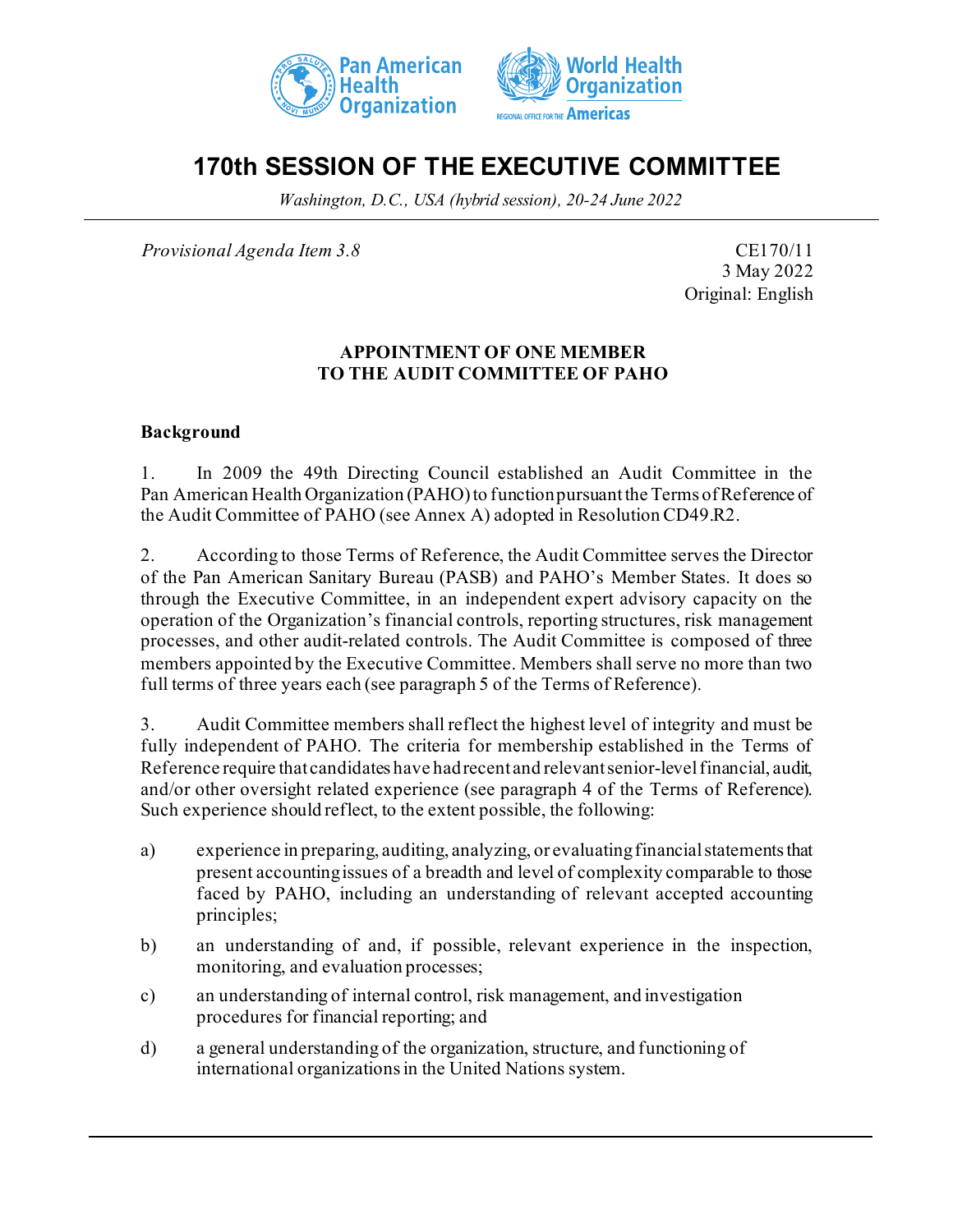4. According to the Terms of Reference, the process for identifying candidates for Audit Committee membership requires that the Director of PASB recommend a list of qualified candidates to be submitted to the Subcommittee on Program, Budget, and Administration (SPBA) for consideration prior to the session of the Executive Committee where the election is to take place (see paragraph 6 of the Terms of Reference).

5. As has been done in the past, in January 2022 the Director of PASB updated the roster of highly qualified candidates from which to choose and recommend candidates to fill Audit Committee vacancies

6. During its 16th Session in March 2022, the SPBA appointed a Working Group to evaluate the candidates proposed by the Director. This Working Group, comprised of the delegates from Costa Rica, Jamaica and United States of America, carefully examined the criteria for membership in the Audit Committee stipulated in the Terms of Reference; selected critical factors for ranking the candidates; established a scoring system; and prepared a decision matrix.

7. After careful consideration of the Working Group's report, the SPBA unanimously recommended Mr. Alan Siegfried as the top candidate for consideration by the Executive Committee to fill the upcoming vacancy in PAHO's Audit Committee.

## **Action by the Executive Committee**

8. The Executive Committee is invited to take note of this report, review the candidate recommended by the SPBA to fill the upcoming vacancy in the PAHO Audit Committee, and consider adopting the proposed resolution in Annex B.

Annexes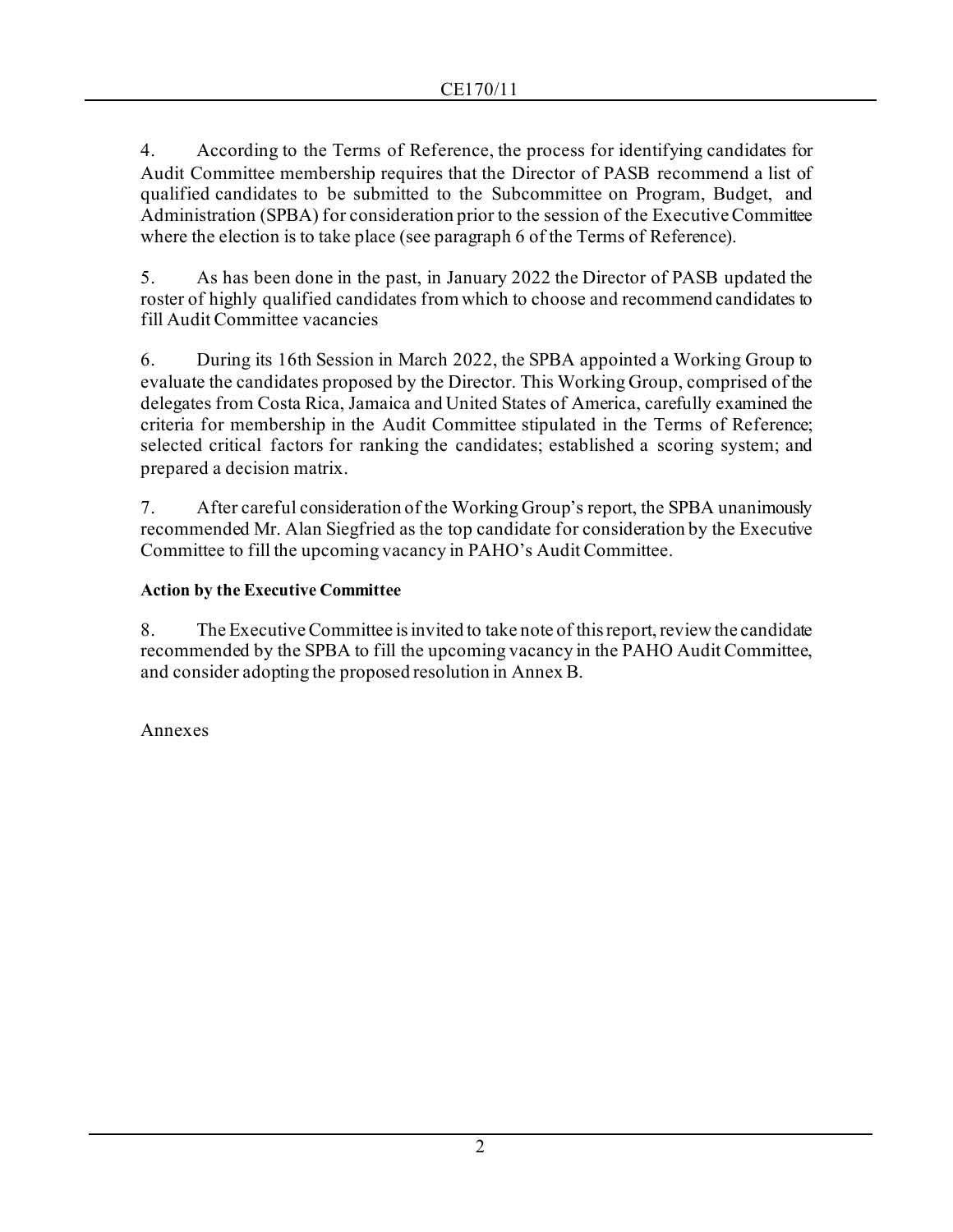### **Annex A**

## **Terms of Reference of the Audit Committee of PAHO[1](#page-2-0)**

#### **Guiding Principle**

1. An Audit Committee shall be established by the Directing Council of the Pan American Health Organization (PAHO) to exercise an independent consultative function, providing the Director of the Pan American Sanitary Bureau ("the Director") and the PAHO Member States, through the Executive Committee, with advice on the operation of the Organization's financial controls and reporting structures, risk management processes, and other audit-related controls. The Committee shall perform this function through independent reviews of the work carried out by PAHO's system of internal and external controls, including PAHO's Office of Internal Oversight and Evaluation Services, the External Auditor, and the administration and management of the Organization. The work of the Audit Committee shall be conducted in accordance with internationally accepted standards and best practices and in compliance with PAHO's policies, regulations, and rules. The Audit Committee does not substitute the function of the Executive Committee of PAHO or of its Subcommittee on Program, Budget, and Administration (SPBA).

#### **Role of the Committee**

- 2. The PAHO Audit Committee shall:
- a) review and monitor the adequacy, efficiency, and effectiveness of the Organization's risk assessment and management processes, the system of internal and external controls (including PAHO's internal oversight and External Auditor function), and the timely and effective implementation by management of audit recommendations;
- b) advise on issues related to the system of internal and external controls, their strategies, work plans, and performance;
- c) report on any matter of PAHO policy and procedure requiring corrective action and on improvements recommended in the area of controls, including evaluation, audit, and risk management;
- d) comment on the work plans and the proposed budget of the internal and external audit functions;
- e) advise on the operational implications of the issues and trends apparent in the financial statements of the Organization and significant financial reporting policy issues;
- f) advise on the appropriateness and effectiveness of accounting policies and disclosure practices and assess changes and risks in those policies; and

<span id="page-2-0"></span>Annex to Resolution CD49.R2 (2009) approved by the 49th Directing Council.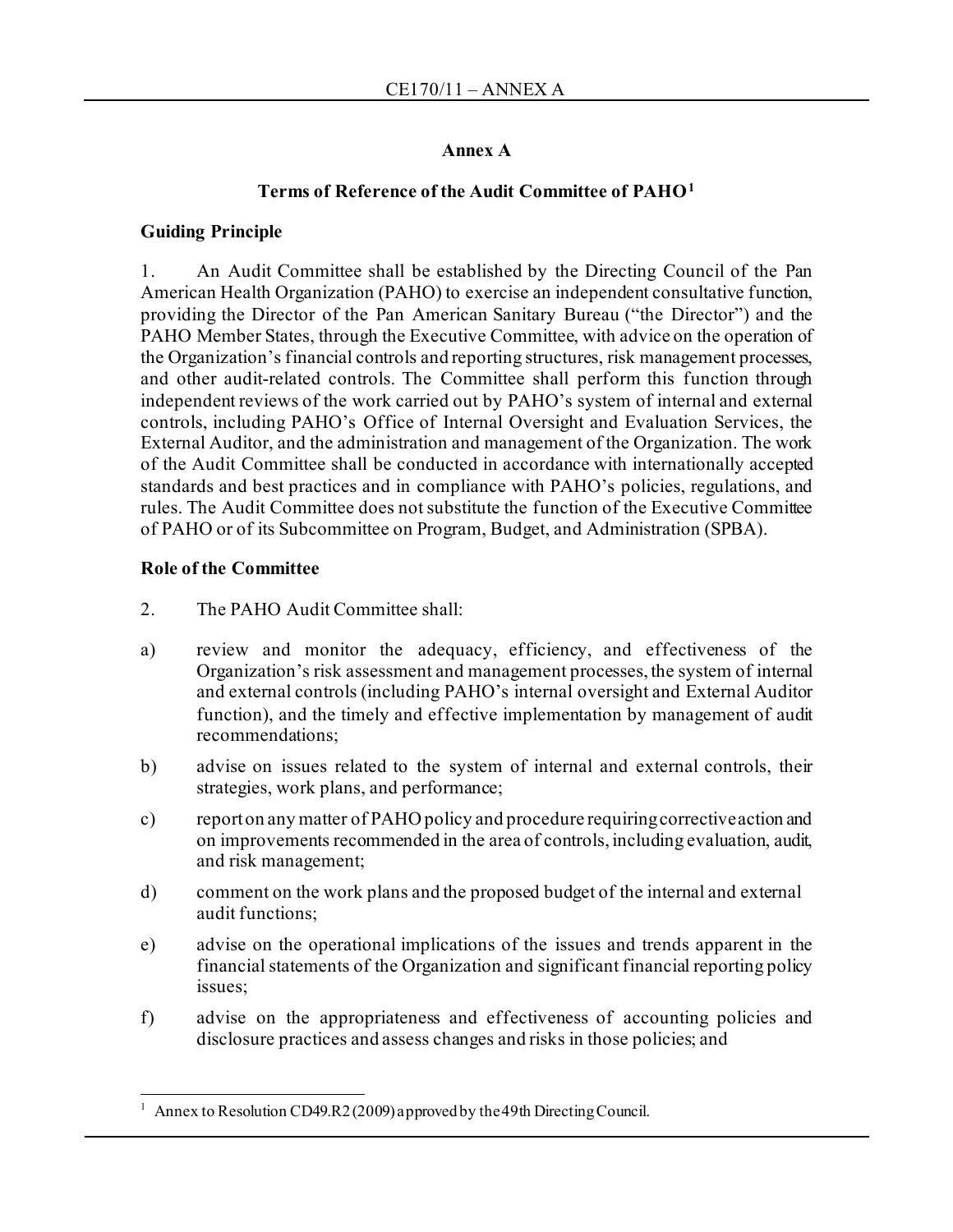g) advise the Director in the selection process of the Auditor General of PAHO, and advise the Executive Committee in the selection of the External Auditor.

## **Membership of the Committee**

3. The Audit Committee shall be composed of three members who shall reflect the highest level of integrity and be fully independent from PAHO. The Audit Committee shall be appointed by the Executive Committee of PAHO. Members shall serve in their personal capacity. Each Member shall serve as Chairperson of the Committee for one year on a rotational basis.

# **Criteria for Membership**

4. All members of the Committee must have recent and relevant senior-level financial, audit, and/or other oversight related experience. Such experience should reflect, to the extent possible:

- a) experience in preparing, auditing, analyzing, or evaluating financial statements that present a breadth and level of complexity of accounting issues that are generally comparable to the breadth and complexity of issues faced by PAHO, including an understanding of relevant accepted accounting principles;
- b) an understanding of and, if possible, relevant experience in the inspection, monitoring, and evaluation processes;
- c) an understanding of internal control, risk management, investigation, and procedures for financial reporting; and
- d) a general understanding of the organization, structure, and functioning of international organizations in the UN system.

# **Terms of Appointment**

5. The Members of the Audit Committee shall be appointed to serve no more than two full terms of three years each. The election cycle shall be fixed upon establishment of the Committee. Members may be reelected for a second and final term of three years, with the exception of the initial three Members of the Committee, who shall be appointed by drawing of lots to serve an initial term of two, three, or four years. Former members of the Audit Committee may be reappointed to the Committee subject to not serving more than two full terms.

# **Call for Proposals**

6. The Director shall recommend a list of qualified candidates. The list will be notified to the SPBA prior to the Executive Committee Session and must include an extended CV of each of the candidates.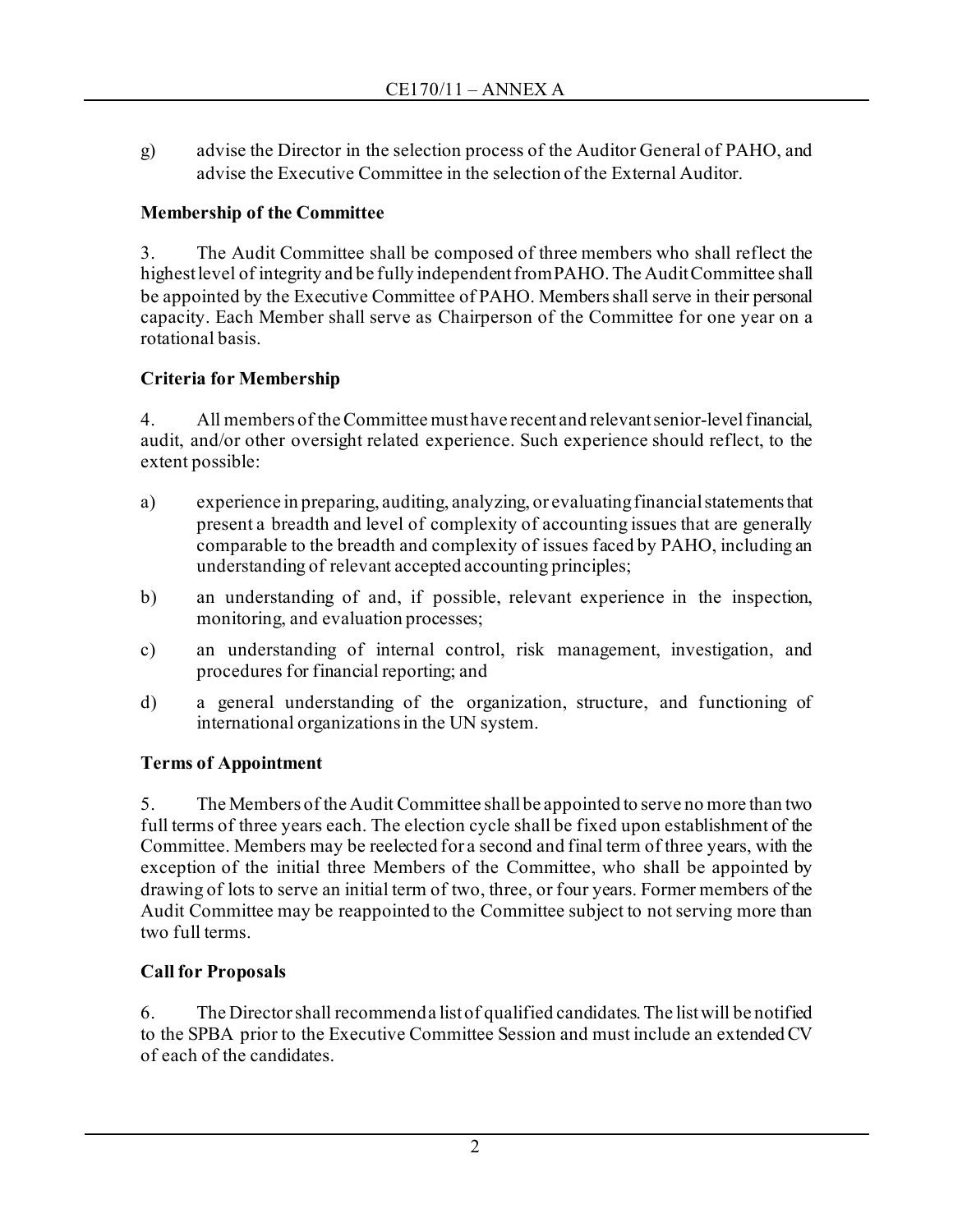7. The list of candidates will be subject to assessment, which may include requests for additional information and subsequent modification. The highest ranked candidates, according to the Criteria for Membership, will be proposed by the SPBA to the Executive Committee for decision.

## **Responsibility of Members**

8. In performing their functions, Members of the Audit Committee shall neither seek nor receive instructions from any national government authority. They shall act in an advisory, non-executive, capacity and be fully independent from any government or PAHO body, structure, or entity. Members shall be guided solely by their expertise and professional judgment, taking into account the collective decisions of PAHO's Governing Bodies.

9. Members of the Audit Committee shall be required to sign a confidentiality statement at the beginning of their tenure, as well as a PAHO Declaration of Interest Form. Where an actual or potential conflict of interest arises, the Member shall declare such interest to the Committee and will be excused from the Committee's discussion on the corresponding issue.

## **Meetings and Rules of Procedure**

10. The PAHO Audit Committee shall normally meet in a regular session twice a year. Additional meetings may be scheduled on an *ad hoc* basis as necessary. The Chairperson of the Committee shall determine the timing of meetings and the need for any additional meetings in the course of the year. He/she shall also set the agenda of the meetings, taking into account relevant requests from the Director and/or the Executive Committee of PAHO. The meetings shall be convened by the Secretariat of the Committee on behalf of the Chairperson. Members of the Audit Committee shall normally be given at least four weeks' notice of meetings.

11. The Director, the External Auditor, the Auditor General of PAHO, the Director of Administration of PAHO, and the Financial Resources Manager of PAHO shall attend meetings of the Audit Committee at the invitation of the Chairperson of the Committee.

12. The Audit Committee may decide to meet in closed session from time to time as determined by the Committee.

13. The Audit Committee shall endeavor to work on the basis of consensus.

14. Members serve in their personal capacity and cannot be represented by an alternate attendee.

15. The administrative and secretariat support function of the Audit Committee, including the preparation and maintenance of minutes of the meetings, shall be carried out by independent staff hired on an as needed basis for that purpose, and will report directly to the Chairperson on matters relating to the work of the Audit Committee.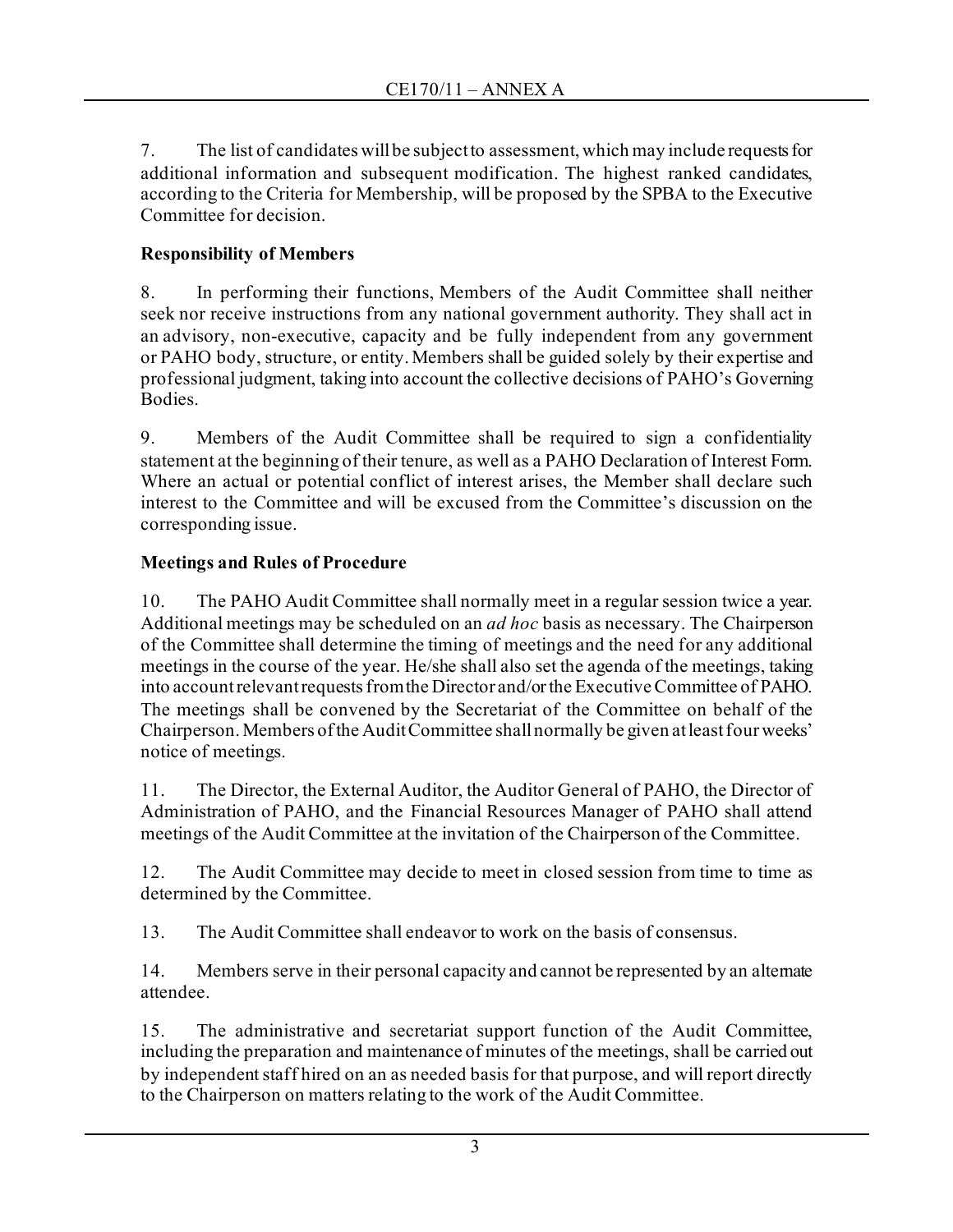## **Disclosure**

16. The Audit Committee secretariat, observers, and any third party invited by the Committee to attend its sessions shall not make any document or information public without the Committee's prior authorization.

17. Any Audit Committee Member reporting on the Committee's work shall ensure that confidential materials are secured and shall keep other Members adequately informed.

## **Access**

18. The Audit Committee shall have access to all records and documents of the Organization, including, but not limited to, audit reports and work documents of the Office of Internal Oversight and Evaluation Services, and reports issued by the External Auditors.

19. The Audit Committee shall be able to call upon any PAHO staff member or employee, including senior management of the Organization, and request meetings with any parties, as it deems necessary to obtain information relevant to its work.

20. PAHO's External Auditors and Auditor General shall also have unrestricted and confidential access to the Chairperson of the Committee.

21. The Audit Committee may obtain legal or other independent professional advice if it is considered necessary.

# **Reporting**

22. The Chairperson of the Audit Committee shall interact regularly with and report to the Director on the results of the Committee's deliberations, as well as any issues relevant to its business.

23. The Audit Committee shall prepare an annual report of its work for the Executive Committee of PAHO. The Audit Committee may also prepare *ad hoc* reports as requested by the Executive Committee. The Director shall be given the opportunity to comment on all reports prior to their submission to the Executive Committee.

# **Resources**

24. The Audit Committee shall be provided with such resources as are necessary to undertake its duties. Funds shall be included in the biennial budget of the Organization to provide for administrative support, travel, and accommodation costs in relation to Committee Members' duties. Such travel shall be conducted in accordance with PAHO regulations and rules. The Members shall serve without remuneration from PAHO.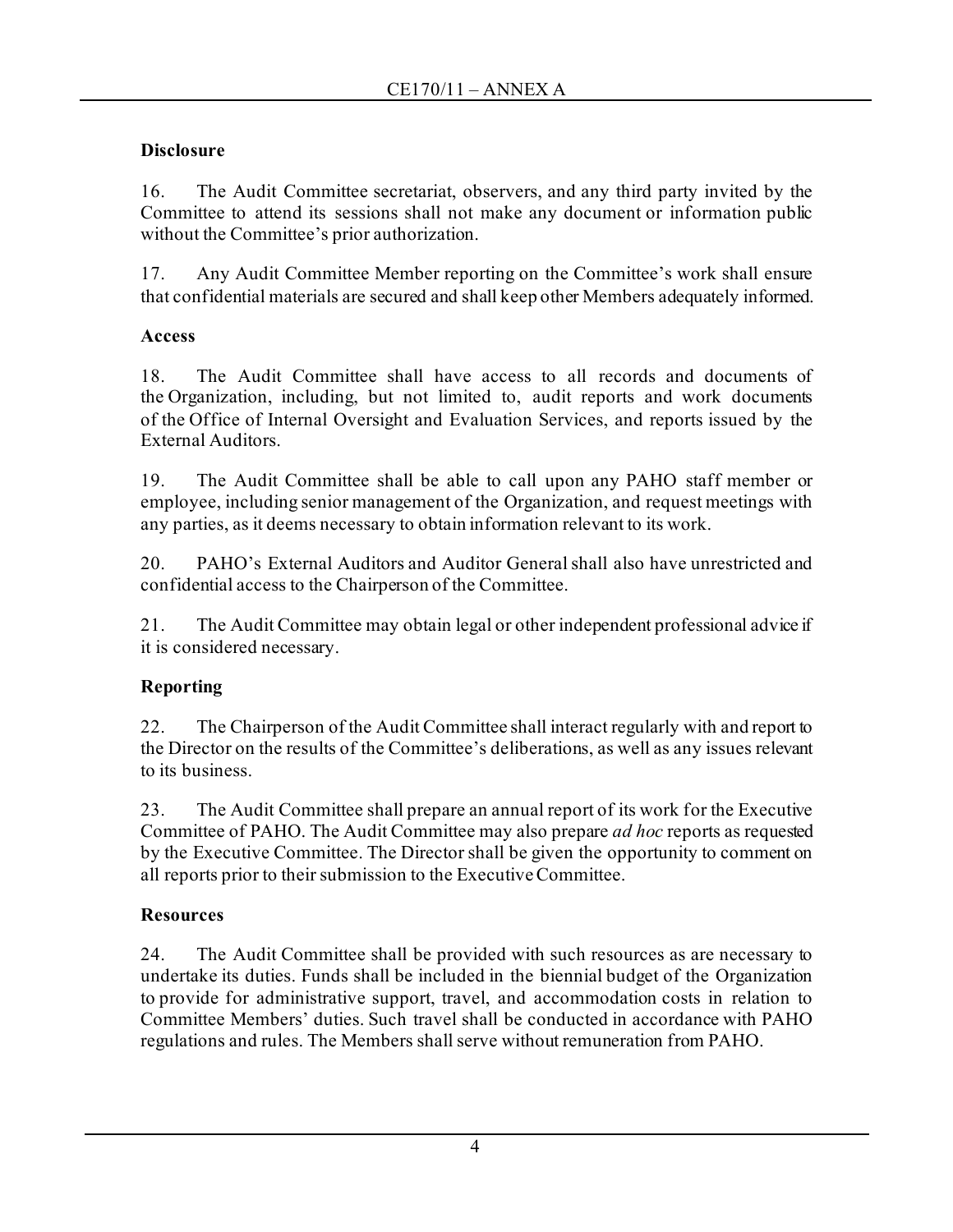### **Review of the Terms of Reference**

25. The Executive Committee will periodically review the output of the Audit Committee, assess its effectiveness and make appropriate recommendations, in consultation with the Director, regarding its membership and Terms of Reference. The Terms of Reference of the Audit Committee may be modified by the Directing Council as necessary.